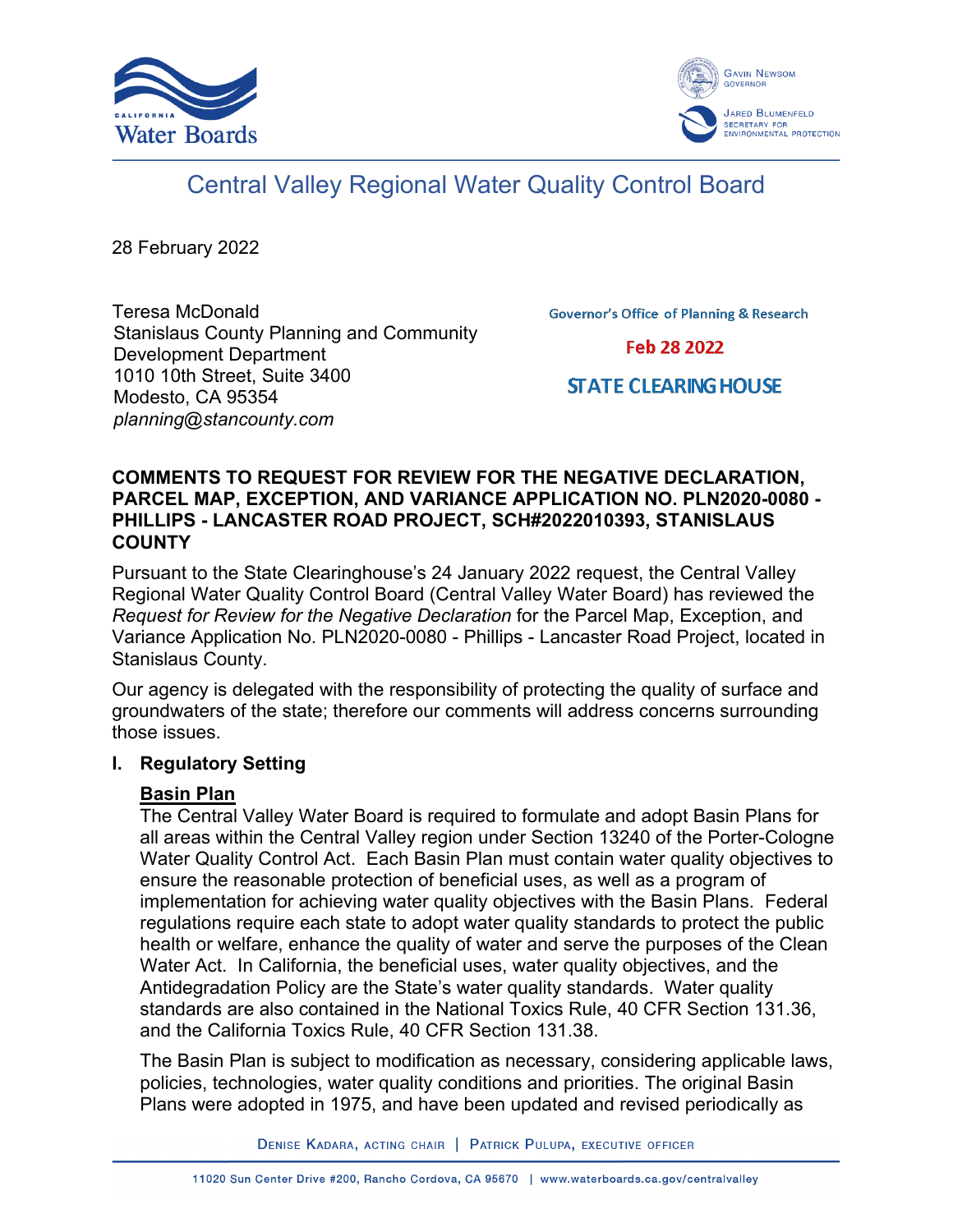Parcel Map, Exception, and Variance  $\qquad 2 - 2 - 2$  28 February 2022 Application No. PLN2020-0080 – Phillips - Lancaster Road Project Stanislaus County

required, using Basin Plan amendments. Once the Central Valley Water Board has adopted a Basin Plan amendment in noticed public hearings, it must be approved by the State Water Resources Control Board (State Water Board), Office of Administrative Law (OAL) and in some cases, the United States Environmental Protection Agency (USEPA). Basin Plan amendments only become effective after they have been approved by the OAL and in some cases, the USEPA. Every three (3) years, a review of the Basin Plan is completed that assesses the appropriateness of existing standards and evaluates and prioritizes Basin Planning issues. For more information on the *Water Quality Control Plan for the Sacramento and San Joaquin River Basins*, please visit our website:

[http://www.waterboards.ca.gov/centralvalley/water\\_issues/basin\\_plans/](http://www.waterboards.ca.gov/centralvalley/water_issues/basin_plans/)

## **Antidegradation Considerations**

All wastewater discharges must comply with the Antidegradation Policy (State Water Board Resolution 68-16) and the Antidegradation Implementation Policy contained in the Basin Plan. The Antidegradation Implementation Policy is available on page 74 at:

https://www.waterboards.ca.gov/centralvalley/water\_issues/basin\_plans/sacsjr\_2018 05.pdf

In part it states:

*Any discharge of waste to high quality waters must apply best practicable treatment or control not only to prevent a condition of pollution or nuisance from occurring, but also to maintain the highest water quality possible consistent with the maximum benefit to the people of the State.*

*This information must be presented as an analysis of the impacts and potential impacts of the discharge on water quality, as measured by background concentrations and applicable water quality objectives.*

The antidegradation analysis is a mandatory element in the National Pollutant Discharge Elimination System and land discharge Waste Discharge Requirements (WDRs) permitting processes. The environmental review document should evaluate potential impacts to both surface and groundwater quality.

## **II. Permitting Requirements**

## **Construction Storm Water General Permit**

Dischargers whose project disturb one or more acres of soil or where projects disturb less than one acre but are part of a larger common plan of development that in total disturbs one or more acres, are required to obtain coverage under the General Permit for Storm Water Discharges Associated with Construction and Land Disturbance Activities (Construction General Permit), Construction General Permit Order No. 2009-0009-DWQ. Construction activity subject to this permit includes clearing, grading, grubbing, disturbances to the ground, such as stockpiling, or excavation, but does not include regular maintenance activities performed to restore the original line, grade, or capacity of the facility. The Construction General Permit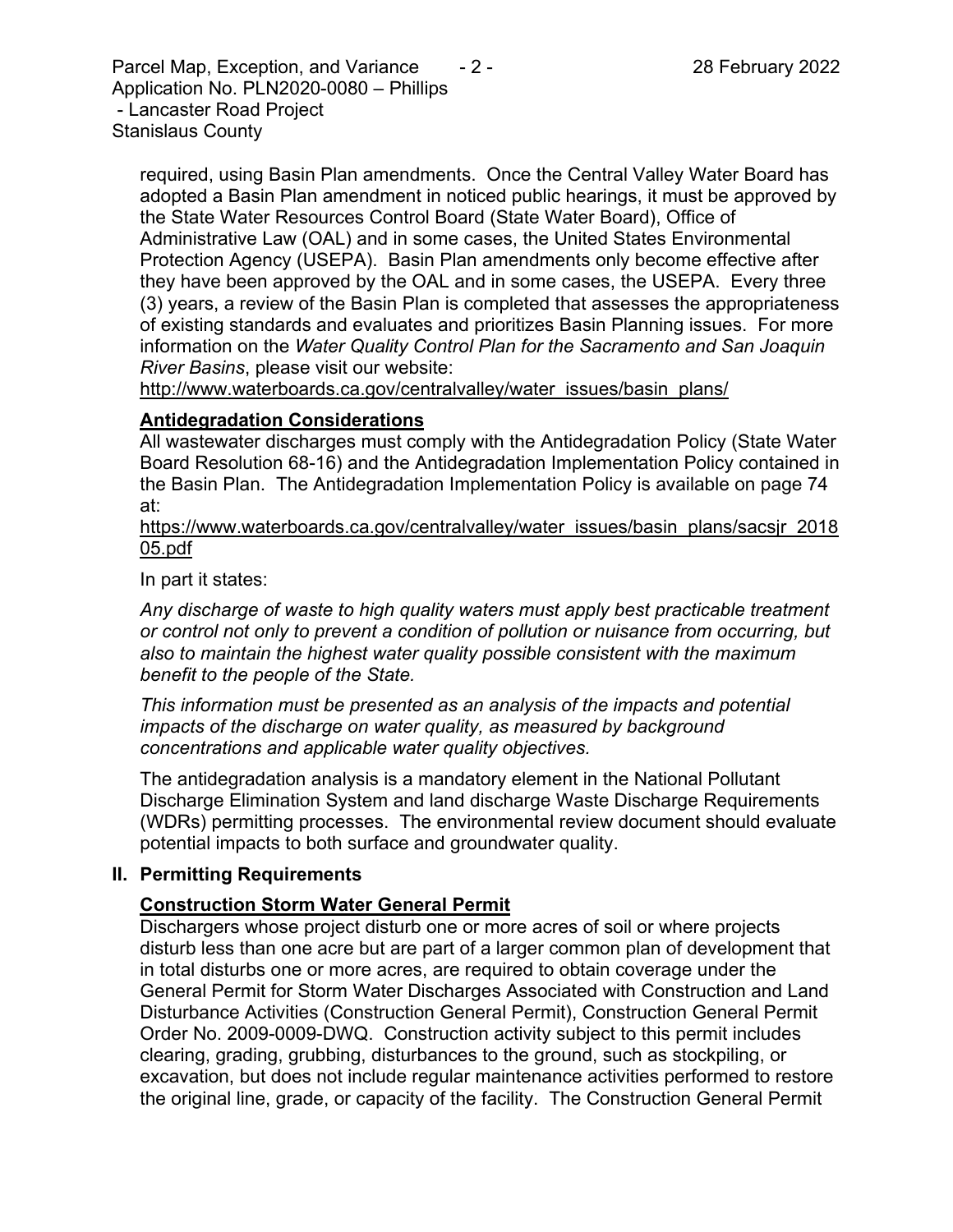Parcel Map, Exception, and Variance  $\qquad 3 \qquad 28$  February 2022 Application No. PLN2020-0080 – Phillips - Lancaster Road Project Stanislaus County

requires the development and implementation of a Storm Water Pollution Prevention Plan (SWPPP). For more information on the Construction General Permit, visit the State Water Resources Control Board website at:

[http://www.waterboards.ca.gov/water\\_issues/programs/stormwater/constpermits.sht](http://www.waterboards.ca.gov/water_issues/programs/stormwater/constpermits.shtml) [ml](http://www.waterboards.ca.gov/water_issues/programs/stormwater/constpermits.shtml)

## **Industrial Storm Water General Permit**

Storm water discharges associated with industrial sites must comply with the regulations contained in the Industrial Storm Water General Permit Order No. 2014- 0057-DWQ. For more information on the Industrial Storm Water General Permit, visit the Central Valley Water Board website at:

http://www.waterboards.ca.gov/centralvalley/water\_issues/storm\_water/industrial\_ge neral\_permits/index.shtml

## **Clean Water Act Section 404 Permit**

If the project will involve the discharge of dredged or fill material in navigable waters or wetlands, a permit pursuant to Section 404 of the Clean Water Act may be needed from the United States Army Corps of Engineers (USACE). If a Section 404 permit is required by the USACE, the Central Valley Water Board will review the permit application to ensure that discharge will not violate water quality standards. If the project requires surface water drainage realignment, the applicant is advised to contact the Department of Fish and Game for information on Streambed Alteration Permit requirements. If you have any questions regarding the Clean Water Act Section 404 permits, please contact the Regulatory Division of the Sacramento District of USACE at (916) 557-5250.

## **Clean Water Act Section 401 Permit – Water Quality Certification**

If an USACE permit (e.g., Non-Reporting Nationwide Permit, Nationwide Permit, Letter of Permission, Individual Permit, Regional General Permit, Programmatic General Permit), or any other federal permit (e.g., Section 10 of the Rivers and Harbors Act or Section 9 from the United States Coast Guard), is required for this project due to the disturbance of waters of the United States (such as streams and wetlands), then a Water Quality Certification must be obtained from the Central Valley Water Board prior to initiation of project activities. There are no waivers for 401 Water Quality Certifications. For more information on the Water Quality Certification, visit the Central Valley Water Board website at:

https://www.waterboards.ca.gov/centralvalley/water\_issues/water\_quality\_certificatio n/

## **Waste Discharge Requirements – Discharges to Waters of the State**